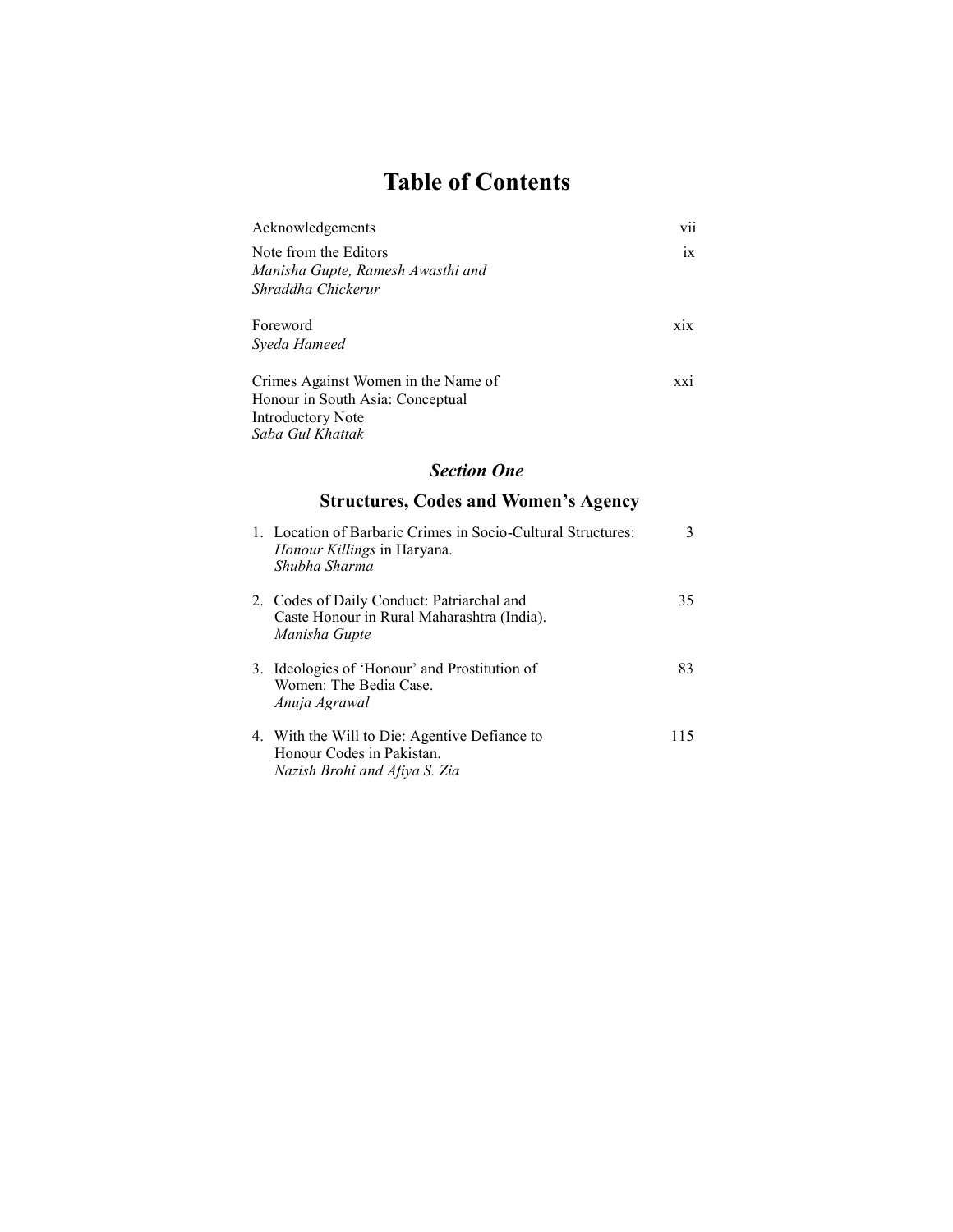#### Section Two

### State Responses to Women's Rights and 'Honour'

| <b>Section Three</b> |                                                                                                                                                                                     |     |  |  |
|----------------------|-------------------------------------------------------------------------------------------------------------------------------------------------------------------------------------|-----|--|--|
|                      | 9. Civil Society Interventions and State Response<br>in Nepal: Addressing Violence Against Women.<br>Rup Narayan Shreshta                                                           | 255 |  |  |
|                      | 8. Changing the Law? Current Developments in<br>India Relating to Honour Crimes.<br>Geeta Ramaseshan                                                                                | 219 |  |  |
|                      | 7. Crimes Against Women in the Name of 'Honour':<br>Strategising for Women's Rights and Citizenship<br>in Pakistan.<br>Nasir Aslam Zahid, Mohammad Akmal Wasim<br>and Faiza Haswary | 185 |  |  |
|                      | 6. Blurred Boundaries: Sexuality and Seduction Narratives<br>in Selected "Forced Marriage" Cases from Bangladesh.<br>Dina M. Siddiqi                                                | 155 |  |  |
|                      | 5. Of Crimes of "Honour" and Impunity.<br>Navsharan Singh                                                                                                                           | 143 |  |  |

## Addressing Violence in the Name of 'Honour'

| 10. Claiming Choices Amidst Complicity,<br>Coercion and Control.<br>Niti Saxena                                                                            |     |
|------------------------------------------------------------------------------------------------------------------------------------------------------------|-----|
| 11. Do Only South Asians Reclaim Honour?<br>State and Non-State Initiatives Against Killing in<br>the Name of Honour in the UK.<br>Meena Dhanda            | 329 |
| 12. Between Model Minority and Barbaric:<br>The Occurrence of, and Response to Domestic<br>Violence in the South Asian American Community.<br>Saima Husain | 379 |